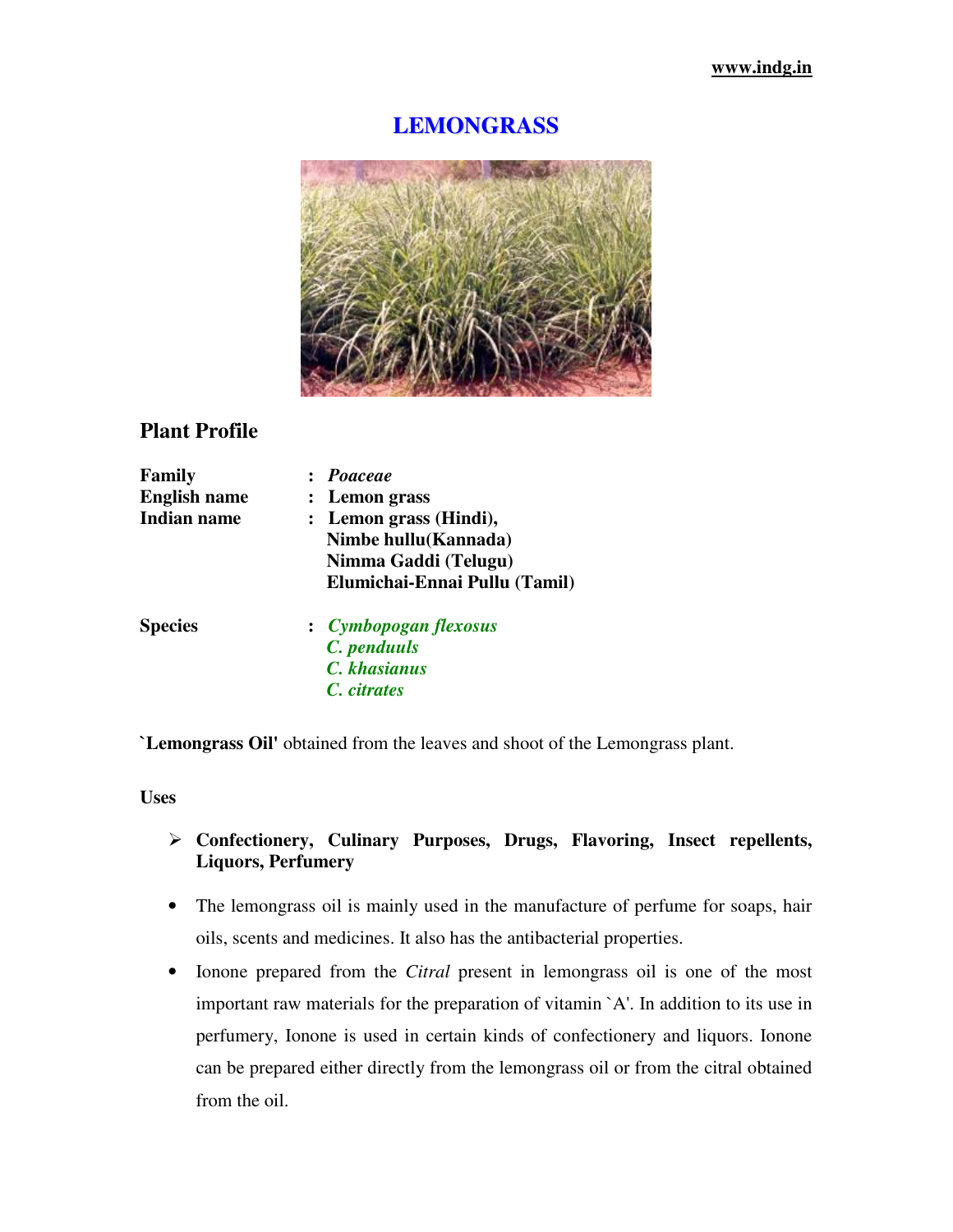**SOIL**

- It flourishes in a wide variety of soils ranging from rich loam to poor late rite. In sandy loams and red soils, it requires good manuring.
- Calcareous and water-logged soil should be avoided as they are unsuitable for its cultivation.

## **CLIMATE**

- It requires a warm humid climate with plenty of sunshine and a rainfall ranging from 200-250 cm well distributed all through out the year.
- In area where rainfall is less, it can be grown with supplemented irrigations.

## **VARIETIES**

Sugandhi, Pragathi, Praman, PRL-16, CKP-25, OD-408, RRL-39, Kaveri, Krishna

#### **INPUTS**

| Sl.No. | <b>Materials</b>     |          | Per acre | Per hectare |
|--------|----------------------|----------|----------|-------------|
|        | No. of slips         |          | 10000    | 25000       |
| 2.     | Farm Yard Manure (t) |          |          | 10          |
| 3.     | Fertilizers (kg)     |          | 200      | 450         |
|        |                      | $P_2O_5$ | 40       | 100         |
|        |                      | $K_2O$   | 50       | 125         |

#### **CULTIVATION**

#### **Planting**

- It can be propagated by seeds as well as vegetatively by slips. For better quality and yield of oil it is recommended to be grown only by slips obtained by dividing well grown up clumps
- Planting is done in the last week of May or in the first week of June
- However, under irrigated conditions planting can be done during any part of the year, except October-November months
- Before planting, the field is thoroughly prepared and laid out into 6 m x 6 m size beds. The soil is incorporated with full dose of phosphorus and potash